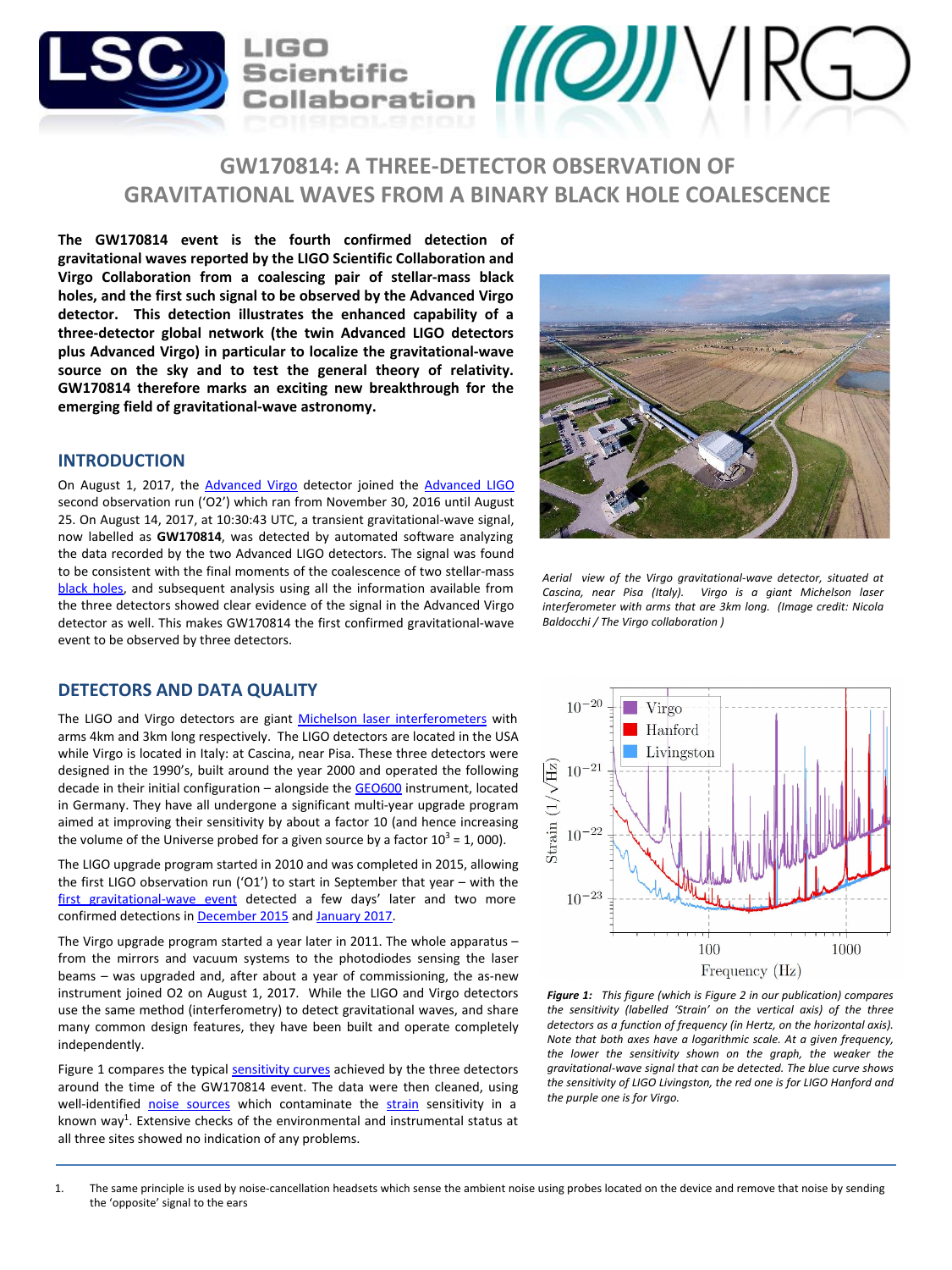### **THE OBSERVED GW170814 SIGNAL**

The identification of a new transient gravitational-wave event follows several steps. The first one takes place right after the data taking and relies on so-called low-latency pipelines which use [matched-filtering](https://en.wikipedia.org/wiki/Matched_filter) techniques to look for coincident 'triggers' (i.e. candidate signals) in the two LIGO interferometers. Virgo data were not used at that stage as the Virgo sensitivity of this detector is currently not as good as the LIGO detectors and most of O2 took place with only the LIGO detectors in operation.

The GW170814 signal was thus observed with high [significance](https://en.wikipedia.org/wiki/Statistical_significance) within 30 seconds of its arrival; an alert was then generated and sent out to the various telescope partners of the LIGO-Virgo collaboration. Then, the significance of the candidate detection was computed more accurately, using about six days of LIGO coincident data and a [procedure similar](http://www.ligo.org/science/Publication-GW150914CBC/index.php) to those used for the previous confirmed detections - allowing computation of the [false](https://en.wikipedia.org/wiki/False_positive_rate) [alarm rate](https://en.wikipedia.org/wiki/False_positive_rate) associated with the event, i.e. how long one might expect to wait before seeing pure noise fluctuations in the two detectors conspiring to produce an apparent signal at least as strong as the one observed. With GW170814, the corresponding false alarm rate was found to be lower than **1 in 27,000 years**, making the detection case rock-solid.

Virgo also saw this gravitational wave event, as demonstrated by two independent analyses. The first one, based on matched-filtering, compares two models: one model assuming a GW170814 observation in all three detectors (i.e. with Virgo included) and the other model assuming a signal only in the two LIGO detectors plus pure noise in Virgo. Our computations found that the former model was more than 1600 times more likely than the latter. The second method searches for un-modelled gravitational-wave transients with a frequency that increases with time – i.e. like the [chirp signal](https://en.wikipedia.org/wiki/Chirp) produced by the merging of



*Figure 2: (which is Figure 1 in our publication)*

*Top row: signal-to-noise ratio as a function of time; the peaks are slightly shifted in time as gravitational waves propagate at the speed of light, which is large but not infinite. So the signal does not reach the different detectors at the same time. GW170814 arrived first in LIGO-Livingston, then 8ms later in LIGO-Hanford and 6ms after that in Virgo.*

*Middle row: time-frequency representation of the strain data: the brighter a given pixel in any of the three 2D-maps, the larger the signal at this particular time and frequency with respect to the expected noise level.*

*Bottom row: strain time series with the best waveforms selected by the matched filtering (black solid curves) and un-modelled search methods (grey bands) superimposed.*

two compact objects - but without assuming that particular waveform shape. This analysis is not optimal for [binary black hole mergers](https://en.wikipedia.org/wiki/Binary_black_hole) but it can catch other types of signal, and its coherent use of all interferometer data allows one to reconstruct the gravitational-wave signal. Moreover, for all the confirmed detections to date, the reconstructed waveforms match very well the binary black hole model.

Two such coherent analyses were compared for GW170814: one using only the two LIGO detectors, the other based on the three-detector network. Again, the strength of the reconstructed signal can be converted into a false-alarm rate stating the likelihood of independent noise fluctuations producing a signal that large. Using only two detectors, the computed false alarm rate was approximately 1 in 300 years; with the full network, the rate was reduced to lower than 1 in 5,700 years. Hence, the three-detection case is clearly favored over the two-detection hypothesis. Figure 2 shows three different ways of looking at the data recorded by the three interferometers at the time when GW170814 was detected.

#### **SOURCE LOCALIZATION OF GW170814**

The localization of a source in the sky can be estimated using the differences between the arrival times of the gravitational-wave signal in the various detectors of the network. These differences are due to the finite value of the [speed of light](https://en.wikipedia.org/wiki/Speed_of_light) – for instance up to 10ms for the two LIGO detectors which are about 3,000 km apart. Assuming the arrival times are known perfectly, each time difference will be associated with a circle in the sky, indicating the sky positions with which it is consistent. With a three-detector network, one obtains three time differences and hence three circles, which intersect in two points<sup>2</sup>.

In reality, the arrival times have uncertainties, which mean that the circles are thick bands which form a sky region more or less wide when they intersect. To improve further the source localization, the amplitude and shape differences between the signals detected in the network can be used. To understand this, first recall that a gravitational-wave interferometric detector is more like a microphone than a telescope, in the sense that it can be sensitive to signals coming from most directions, although with some limitations: e.g. a gravitational wave coming from directly above (or below) the plane containing the instrument arms would be seen best – whereas the same wave coming exactly along the bisector of the arms would be completely invisible. Generally speaking, the higher the source over the local horizon, the better the detector response, and each instrument has four blind spots, all located in the plane of the arms. If a gravitational wave is not detected by an instrument which is in principle sensitive enough to see it, that means that the signal is coming from the direction of one of these blind spots.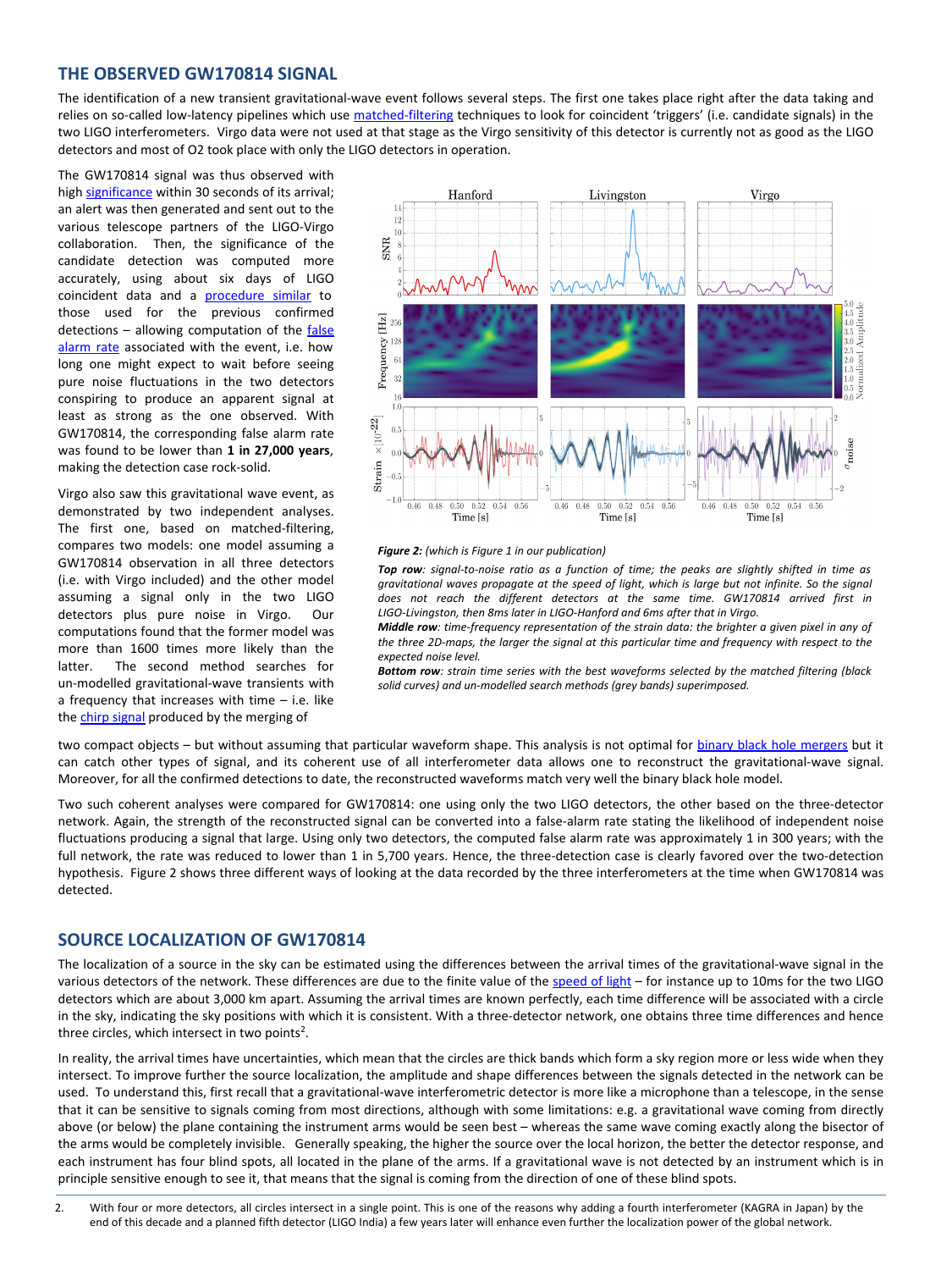Figure 3 summarizes the localization of the GW170814 source in the sky provided by the successive data analysis methods: initial rapid localization with only the two LIGO detectors shown in blue; addition of Virgo shown in orange; results of the full parameter estimation (see below) shown in green. The network can also constrain the distance to the source, as shown in the right-hand plot of Figure 3. Therefore, the localization of the source is carried out in three dimensions.

In favorable cases, the most credible volume might only contain a limited number of galaxies which would simplify the search for a visible counterpart by partner telescopes. 25 observatories made follow-up observations of GW170814 but no counterpart could be identified. In fact no other emission than gravitational waves is expected for binary black hole mergers.

## **MEASUREMENT OF THE GW170814 PARAMETERS**

Accurate estimation of the GW170814 [parameters](https://en.wikipedia.org/wiki/Parameter) was performed using the [same](https://dcc.ligo.org/P1500218/public) [techniques](https://dcc.ligo.org/P1500218/public) as for the previous confirmed detections – that is by comparing the detected signals with two independently-developed families of model waveforms the characteristics of which depend on the parameters one is seeking to measure. The better that the waveforms generated for a given set of parameters match the signals, the closer these parameters should be to their true values.

Details of the measured GW170814 source parameters can be found in our publication or in the GW170814 factsheet. For example, Figure 4 shows the parameter constraints inferred on the masses of the primary black holes.

## **TESTING GENERAL RELATIVITY WITH GW170814**

Tests of [general relativity](https://en.wikipedia.org/wiki/General_relativity) similar to those [carried out](http://www.ligo.org/science/Publication-GW150914TestingGR/index.php) for the previous confirmed detections have been performed for GW170814. The new results are consistent with the theoretical predictions of Einstein's theory, and are similar to those obtained before. More in-depth analyses will be carried out in upcoming publications.

Operating a network comprising detectors which have different orientations (the two LIGO instruments are almost co-aligned but Virgo is not) allows, in addition, one to study the **[polarization](https://en.wikipedia.org/wiki/Polarization_(waves))** of the gravitational waves – i.e. the way in which they distort [spacetime](https://en.wikipedia.org/wiki/Spacetime) while they propagate through it.



*Figure 3: Localization of GW170814 source on the sky. The left part of the figure compares the sky regions selected by the different analyses as the most likely to contain the source of the GW170814 signal – these are called 90% [credible regions](https://en.wikipedia.org/wiki/Credible_interval) as they are defined such that the probability that they include the source is equal to 90%. The blue area corresponds to the rapid localization based on data from the two LIGO detectors only. Adding Virgo leads to the orange area, which is more than one order of magnitude smaller: 100 square degrees compared to 1160 square degrees. Finally, the green region is the result of the full parameter estimation analysis: an area of 80 square degrees using the three detectors – to be compared with the 700 square degrees area computed for the full parameter estimation with the two LIGO detectors only.* 

The right part of the figure compares the probability distributions for the *[luminosity distance](https://en.wikipedia.org/wiki/Luminosity_distance)* of the *source. Adding Virgo narrows this distribution by cutting away the tail corresponding to large distances.*